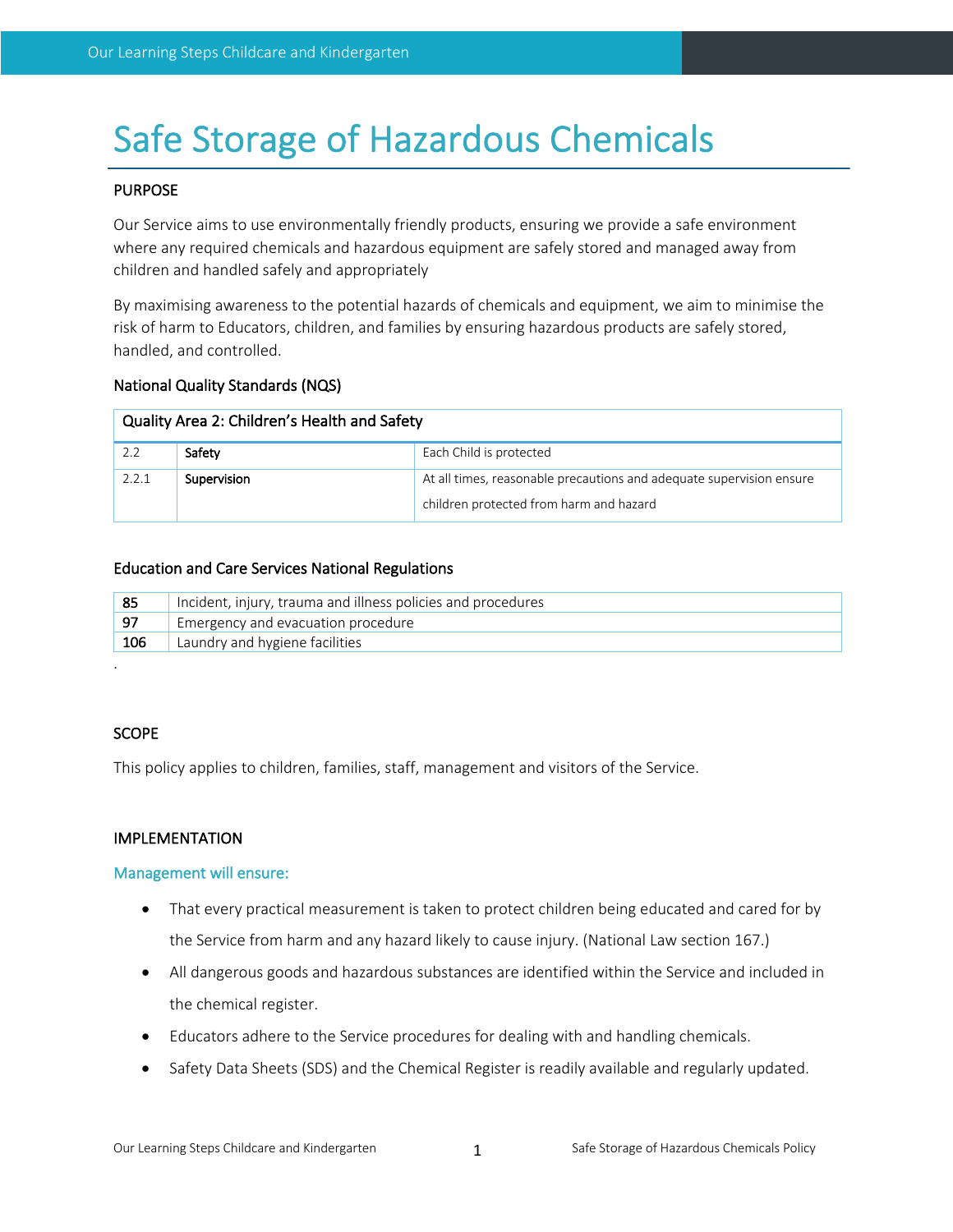- Appropriate training and Personal Protective Equipment (PPE) is provided for employees who may be exposed to dangerous goods and/or hazardous substances.
- Relevant signage is displayed highlighting the hazardous nature of chemicals used or stored in the Service.
- There are emergency procedures and practices for accidental spills and/or contamination and corresponding first aid plans for all dangerous goods handled and stored in the Service.
- Action is taken to remove any pests or vermin by a licensed exterminator, who will provide the Service with a certificate of currency. Initially, using non-chemical methods such as physical removal, maintaining a clean environment, and use of any non-toxic products will be implemented.

## The Nominated Supervisor/ Responsible Person will ensure:

- That there is an educator on the premises with ACECQA approved first aid qualifications at all times.
- All staff are made aware of correct storage and usage procedures for potentially hazardous materials during their initial orientation at the Service.
- There are appropriate and lockable storage facilities in the Service in which dangerous products are stored.
- Dangerous products will be stored in areas of the Service that are not accessible to children or in cupboards fitted with key or childproof locks.
- A risk assessment for any dangerous materials stored in bulk within the education and care premises has been carried out and is regularly updated.
- Safety Data Sheets (SDS) are maintained at the Service. Safety Data Sheets must be kept on all chemicals used on the premises. Work Health and Safety (WH&S) officers are to keep this information up to date at all times, with a review of the folder annually.
- Chemicals used by staff in spray bottles are clearly labelled with contents and are not used with children in the immediate vicinity.

# Educators will:

- Seek medical advice if needed by contacting the Poisons Information Line (13 11 26) or by calling 000.
- Wear Personal Protective Clothing when handling dangerous substances or materials.
- Not use spray bottles containing chemicals in the immediate vicinity of any child or children.

Our Learning Steps Childcare and Kindergarten 2 Safe Storage of Hazardous Chemicals Policy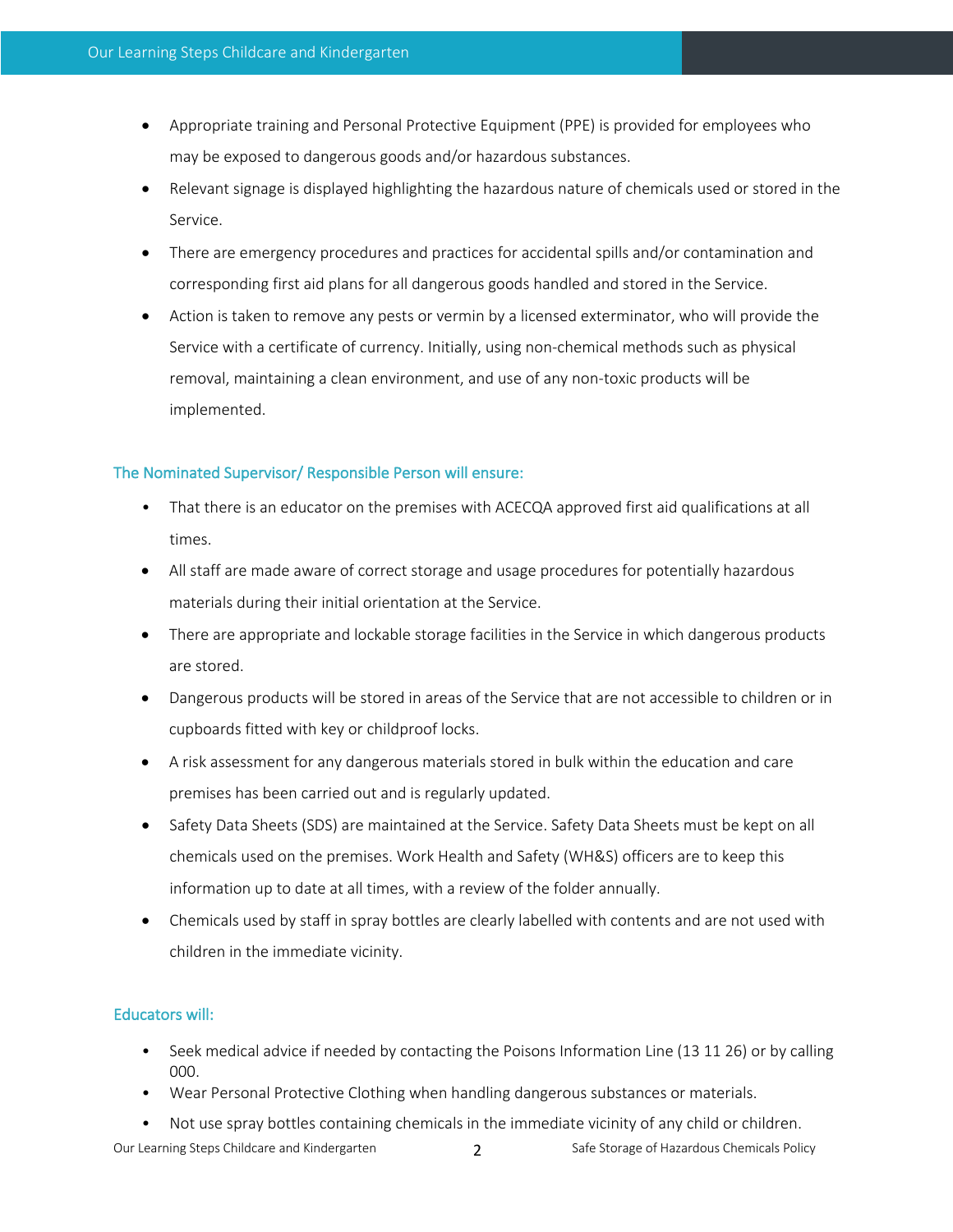- Read the label before using any cleaning material, sprays or chemicals and strictly adhere to the 'Directions for use' and be aware of appropriate first aid measures.
- Store all dangerous products in well-labelled and original containers that preferably have child resistant lids and caps.
- Ensure all chemicals and cleaning products are returned to their designated location immediately upon completion of cleaning tasks.
- Not mix cleaning products as there is the potential for harmful chemical reactions to occur endangering all persons on the premises.
- Dispose of all products safely, in accordance with the manufacturer's instructions on the product label, Work Health and Safety regulations, and Council by-laws.
- Be encouraged to attend professional development sessions to maximise their awareness of dangerous products and potential hazards, and source chemical free methods to reduce possible hazards in the education and care service.
- Ensure cleaning and hazardous products are not stored close to food products.
- Consider minimising the use of dangerous products in the education and care service and use alternate "green cleaning" options.
- Only administer children's medications with family authorisation and in accordance with medical directions (see *Medication Policy*).
- Ensure medication is stored in an area inaccessible to children.

# Source

- Approved First Aid Qualifications: www.acecqa.gov.au/qualifications/approvedfirst-aidqualifications
- Australian Children's Education & Care Quality Authority, 2014.
- ECA Code of Ethics.
- Guide to the Education and Care Services National Law and the Education and Care Services National Regulations.
- Guide to the National Quality Standards.
- Health and Safety in Children's Centres: Model Policies and Practices (2nd ed.): www.community.nsw.gov.au/docswr/\_assets/\_ain/documents/childcare\_model\_policies.pdf
- Occupational Health and Safety Act, 2000. Occupational Health and Safety Regulations, 2001.
- Safe Work Australia.
- Storage and Handling of Dangerous Goods: Guidance: **https://www.worksafe.vic.gov.au/resources/storage-and-handling-dangerous-goods**
- Occupational Health and Safety Act 2004 (OHS Act)
- Revised National Quality Standards.